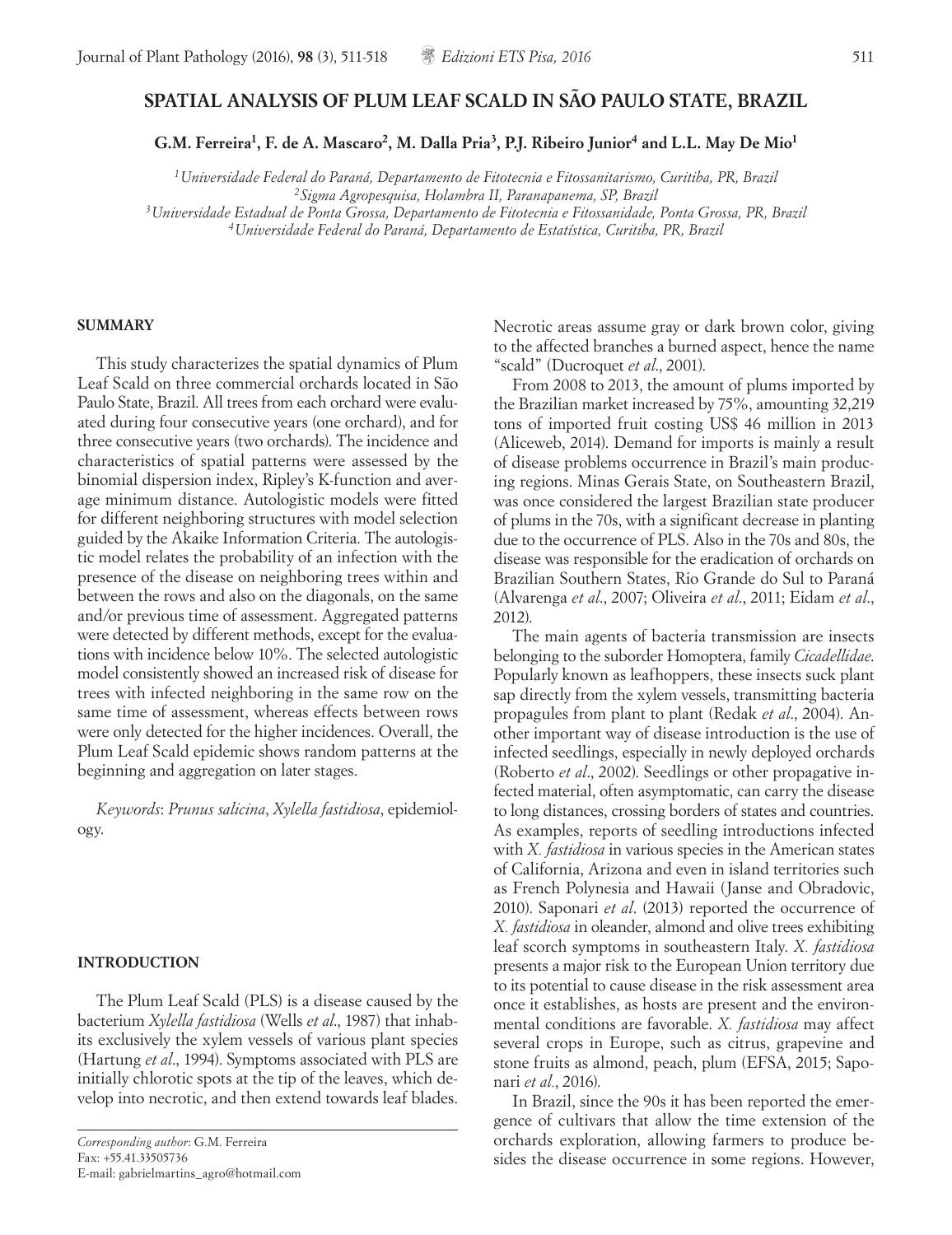**Table 1.** Description of commercial plum orchards assessed about their spatial distribution of Plum Leaf Scald, in the municipality of Paranapanema, São Paulo State, Brazil.

|               | Orchard Cultivars <sup>1</sup> | orientation of trees planting period |      |      | Orchard Number Year of Evaluation Spacing | (m) |
|---------------|--------------------------------|--------------------------------------|------|------|-------------------------------------------|-----|
| 1             | Gulf Blaze                     | North-<br>Northeast<br>(NNE)         | 1338 | 1998 | 2000 to 2003 6,0×4,0                      |     |
| $\mathcal{P}$ | Reubennel                      | Northeast<br>(NE)                    | 375  | 1996 | 2005 to 2007 6,0 $\times$ 4,0             |     |
| 3             | Reubennel                      | East(E)                              | 298  | 1998 | 2005 to 2007 6,0×4,0                      |     |

<sup>1</sup>*Prunus salicina* Lindl.

**Table 2.** Different parametrizations tested of the autologistic model considering temporal and spatial covariates assessing incidence of Plum Leaf Scald, caused by *Xylella fastidiosa*.

| Models         | Covariates                                   |
|----------------|----------------------------------------------|
| M1             | Current Time: row and row spacing.           |
| M2             | Current Time: row, row spacing and diagonal. |
| M <sub>3</sub> | Former time: row and row spacing             |
| M4             | Former time: row, row spacing and diagonal.  |

more knowledge is needed to guide more efficient management in the orchard, including balanced fertilization, water availability, and removal of diseased material and especially, control of insect vectors (Dalbó and Feldberg, 2009). Difficulty in using these techniques has limited the permanence of small farmers or those with low levels of technology.

For similar pathosystems, such as Huanglongbing (HLB), Citrus Variegated Chlorosis (CVC) and Coffee Leaf Scorch (CLS), the management is based on the epidemiology of diseases in the field, including temporal and spatial dynamics of the disease (Gottwald *et al*., 1993; Nunes *et al*., 2001; Tubajika *et al*., 2004; Rocha *et al*., 2010), vector behavior (Redak *et al*., 2004; Ott *et al*., 2006; Muller, 2008, 2013) and regional management (Bassanezi *et al*., 2005). Therefore, the study of the spatial distribution of a particular disease depends on the pathogen dispersion characteristics, plants architecture and plants spatial arrangement (Gilligan, 1982; Redak *et al*., 2004; Spósito *et al*., 2007). Knowledge of this spatial distribution can be an important tool to assist the development of disease control strategies such as to PLS in Brazil and worldwide.

There are no epidemiological studies on PLS in Brazil, and the works that have been made with this pathogen focus mainly on the pathogen's interaction with the vector and alternative hosts (Muller, 2008, 2013). This highlights the importance of those studies to develop strategies of disease management in the field, considering especially the dispersion model of the disease. Other relevant information from the literature is that there are different strains of the bacteria in different regions and specializations between cultures (Lopes *et al*., 2003; Janse and Obradovic, 2010). Therefore, regionalized studies to better understanding the pathosystem and for the recommendation of disease management are relevant.

This study aims to: i) characterize the spatial dynamics of the disease in commercial orchards of plum cultivated in subtropical climate in São Paulo state, Brazil, ii) evaluate results provided by different spatial statistical methods to the understanding of PLS development over the time.

# **MATERIALS AND METHODS**

**Study area description.** The PLS incidence data were collected in commercial orchards in the municipality of Paranapanema, São Paulo State, Southeastern Brazil, located at the geographical coordinates 23º 23' 19" S and 48º43'22"W, altitude of 610 meters. The climate belongs to the type Cwa, warm temperate climate, with dry winter and hot summer, according to the Köppen climate classification. The city's average temperature of the coldest month is 17.3°C and average temperature of the warmest month is 24.3°C. The average annual temperature is 21.1°C. Average annual rainfall in Paranapanema is 1407 mm, being 40.1mm the average in the driest month and 203.8mm in the rainiest month.

Three orchards were evaluated (Table 1) in two selected properties in São Paulo State. Orchard 1 was evaluated for four years (2000-2003) and the other two orchards (orchards 2 and 3) for three years (2005-2007). All trees of each orchard were inspected, being recorded the presence or absence of the typical symptoms of the disease (incidence) in summer time, between January and March. The assessment in the study region was carried out 3-4 months after harvest, when the symptoms are more evident and easily identified in the field.

**Data analysis.** Exploratory analyzes were performed observing the ratio between diseased and healthy plants over time and the amount of missing data (NA's). Kernel smoothing was used to filter the main features of the spatial variability of the data whilst still retaining the essential characteristics of the fields (Bailey and Gatrell, 1995).

Spatial patterns of aggregation or randomness were firstly inspected by the analysis of quadrat counts with quadrats sizes of  $2 \times 4$ ,  $3 \times 6$ ,  $4 \times 8$  e  $5 \times 10$  trees. Binomial dispersion index (*Id=Vobs/Vteor*) was computed. The *Id* is the ratio between the observed variance (Vobs) and variance (Vteor) expected under randomness. The null hypothesis that Id*=1* indicates random pattern and rejection is considered as an indication of aggregation (Madden *et al*., 1995). A t-test was used and conclusions are reported under 0.01 and 0.05 significance levels.

Quadrat based methods rely on arbitrary choices of quadrat sizes. Further evidence on aggregation was then gathered from two continuous distances based methods, the average minimum distance test (AMD) and Ripley's K-function. Such methods were used, for instance, in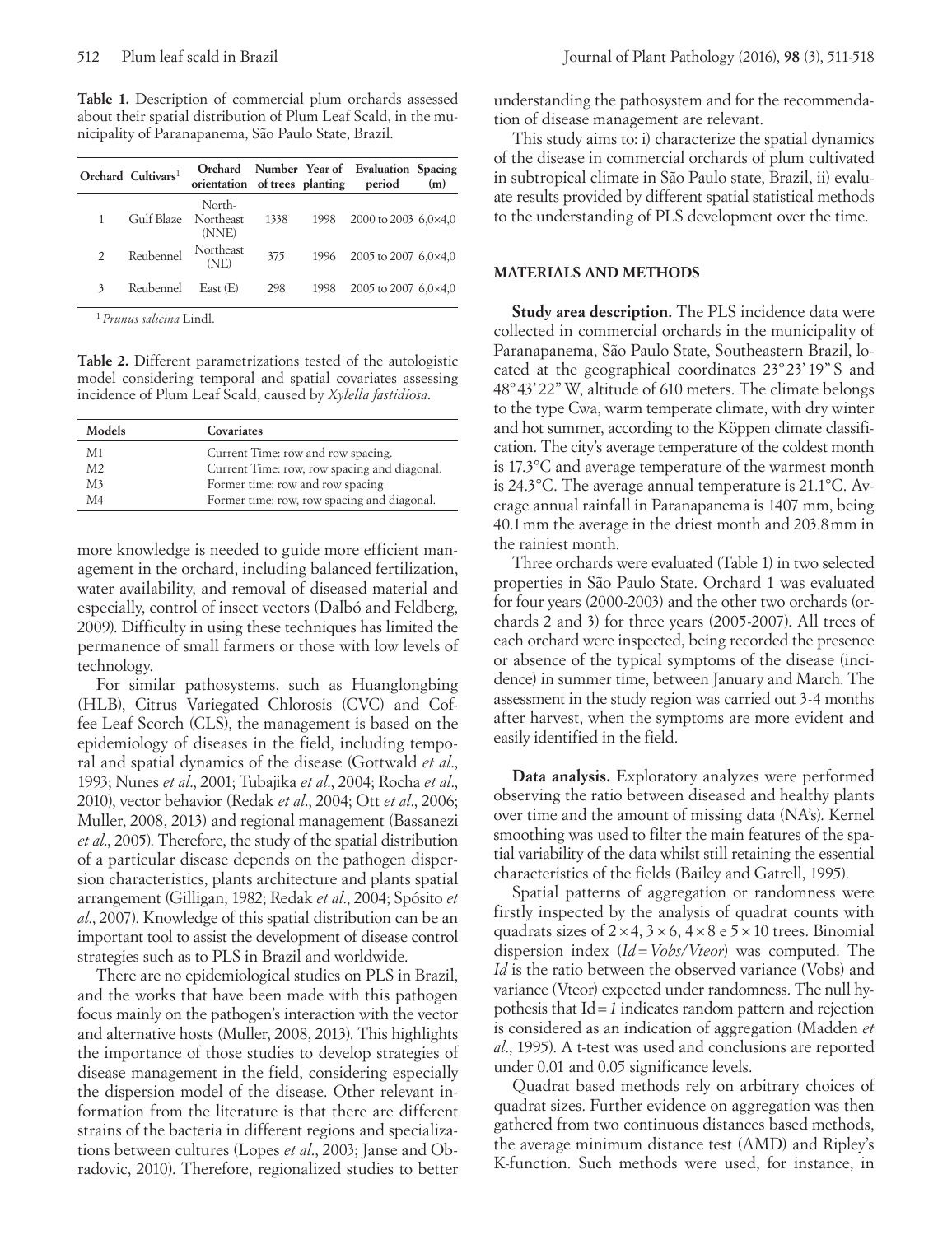

**Fig. 1.** Maps of the intensity of Plum Leaf Scald incidence in four years of evaluations, by Kernel smoothing method. From the left side, Line 1 data in Orchard 1 in different years of evaluations from 2000 to 2003, Line 2 the different years of evaluations in Orchard 2, from 2005 to 2007 and Line 3 the different years of evaluations in Orchard 3, from 2005 to 2007. Municipality of Paranapanema, São Paulo State, Brazil.

detecting spatial patterns of citrus black spots by Spósito *et al*. (2007). For the AMD the distances between each tree and the closest infected tree are averaged and the value is compared with a reference distribution obtained by Monte Carlo simulations under randomness. Observed averages below the 0.01 or 0.05 quartiles of the distribution obtained by randomization indicate aggregated patterns.

The Ripley's K function (Ripley, 1981) is widely used in the analysis of point patterns to detect aggregated or random patterns. The function computes the average density of points on a sequence of circles with increasing radius in the vicinity of each the events (here a diseased tree). The empirical function is compared with bands (envelopes) obtained by the functions computed from simulation under randomness. The result is typically given as a plot of scaled densities against the radius. Empirical curves showing parts outside the bands indicates deviation from the random pattern. The method only considers the diseased plants ignoring the spacing and therefore is only meaningful when assessing a large number of plants and the empirical curves should be interpreted only for distance values above the spacing between plants.

Additional insight can be gained by fitting models which relates the status of the disease with the status on neighborhood of the trees. Such models not only allow for detecting spatial patterns, identifying plausible neighborhood structure but also quantify the odds of disease in relation of its presence in such neighborhoods. Inference must be carried out accounting for the fact that data are used as response and also defining the neighboring status (Gumpertz *et al*., 1997). Different neighborhood structures

can be defined and tested, such as within and between rows and diagonal effects. The neighboring structures can be fitted separately or jointly, depending on the interest and the spacing between the trees. Disease status on such neighborhoods can be considered at the same or previous times of assessment. Such models were used for instance in Franciscon *et al*. (2008) in citrus sudden death disease and Kaiser *et al*. (2014) in bean pod mottle virus. The neighborhoods considered here are given in Table2, accounting separately for influences of diseased tree within the rows, between the rows, on diagonals and on current and previous times. The Akaike Information Criteria (AIC) was used to select between the fitted models and coefficients for neighboring structures assessed for p<0.01, 0.05 and 0.10 significance levels.

All the analyses were performed using the add-on package Rcitrus (Krainski and Ribeiro Jr, 2006) for the R software (R Development Core Team, 2015).

#### **RESULTS**

The incidence of PLS varied from 0.48 to 9.2% in Orchard 1; from 27.3 to 80.3% in Orchard 2 with increasing incidence over time; in orchard 3, the incidence varied from 14.1 to 23.3% and it was observed a decrease in the number of failures (absence of plants) throughout the study period, from 287 in 2006 to 282 in 2007, due to substitution of dead plants.

Kernel smoothing (Fig. 1) shows borders of the evaluated areas with higher concentration of infected plants,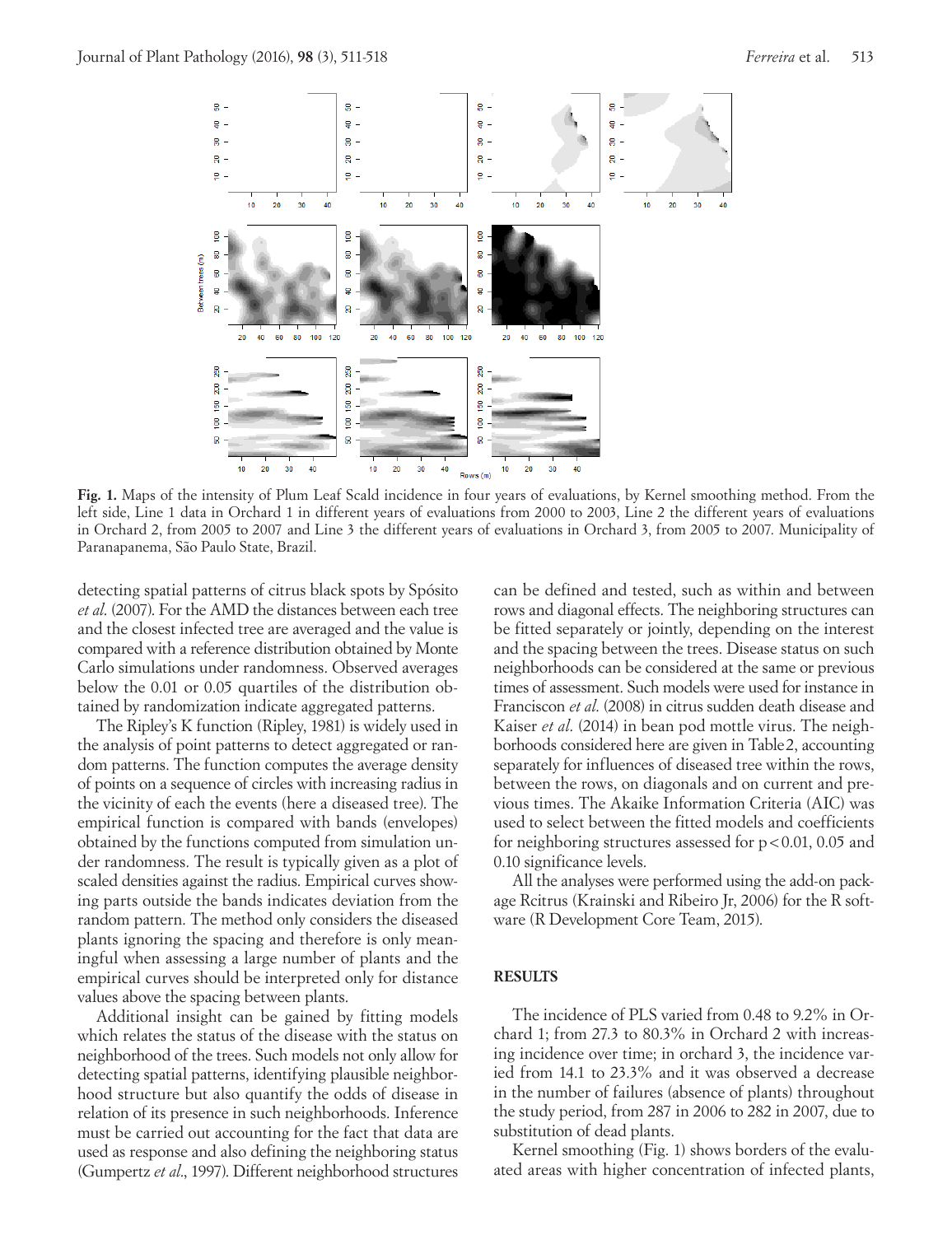**Table 3.** Binomial dispersion index of plants with Plum Leaf Scald symptoms caused by *Xylella fastidiosa* in different quadrats sizes. Municipality of Paranapanema, São Paulo State, Brazil.

| <b>Ouadrats</b> | Year <sup>a</sup> | Orchard 1      |                |                 | Orchard 2      |    |             | Orchard 3 |                     |    |             |           |                                   |
|-----------------|-------------------|----------------|----------------|-----------------|----------------|----|-------------|-----------|---------------------|----|-------------|-----------|-----------------------------------|
| size            |                   | $\mathbf{N}^1$ | $\mathbf{P}^2$ | ID <sup>3</sup> |                | N  | P           | <b>ID</b> |                     | N  | P           | <b>ID</b> |                                   |
|                 | 1                 | 166            | 0.4            | 1.0             | n <sub>S</sub> |    | 38 30.0 2.1 |           | *                   |    | 30 15.0 1.4 |           | n <sub>s</sub>                    |
|                 | $\overline{2}$    | 166            | 2.6            | 1.1             | n <sub>S</sub> | 38 | 41.6 2.1    |           | ÷                   |    | 30 24.1     | 1.3       | ns                                |
| $2\times4$      | 3                 | 166            | 4.5            | 1.1             | n <sub>S</sub> |    | 38 88.1 1.9 |           | *                   |    | 30 23.3     | 1.7       | ×                                 |
|                 | 4                 | 166            | 8,5            | 13              | *              |    |             |           |                     |    |             |           |                                   |
|                 | $\mathbf{1}$      | 68             | 0.4            | 0.9             | n <sub>S</sub> |    | 13 31.4 2.3 |           | $\ddot{\mathrm{z}}$ |    | 11 15.6 1.9 |           | $\frac{d\mathbf{x}}{d\mathbf{x}}$ |
|                 | $\overline{2}$    | 68             | 2.6            | 1.0             | n <sub>S</sub> | 13 | 42.5 2.4    |           | *                   |    | 11 24.2 2.6 |           | ×                                 |
| $3 \times 6$    | 3                 | 68             | 4.4            | 1.0             | n <sub>S</sub> | 13 | 88.4 1.4    |           | n <sub>S</sub>      |    | 11 20.7 2.6 |           | ÷                                 |
|                 | 4                 | 68             | 8.4            | 1.8             | ☆              |    |             |           |                     |    |             |           |                                   |
|                 | $\mathbf{1}$      | 36             | 0.3            | 0.9             | n <sub>S</sub> | 6  | 31.6 2.9    |           | *                   | 5. | 16.8 1.5    |           | n <sub>s</sub>                    |
|                 | $\overline{2}$    | 36             | 2.7            | 1.6             | ☆              | 6  | 45.0 2.4    |           | ÷,                  | 5  | 26.2 2.3    |           | n <sub>s</sub>                    |
| $4 \times 8$    | 3                 | 36             | 4.1            | 1.8             | ☆              | 6  | 89.3        | 1.4       | n <sub>S</sub>      |    | 5 22.5 1.2  |           | n <sub>S</sub>                    |
|                 | 4                 | 36             | 8.4            | 1.9             | ☆              |    |             |           |                     |    |             |           |                                   |
|                 | 1                 | 19             | 0.4            | 0.8             | ns             | 4  | 26.5        | $1.1$ ns  |                     | 3  | 16          | 2.8       | n <sub>s</sub>                    |
|                 | 2                 | 19             | 2.5            | 2.6             | ÷              | 4  | 45.0        | 2.1       | n <sub>S</sub>      | 3  | 16.6 4.1    |           | ×                                 |
| $5 \times 10$   | 3                 | 19             | 4.0            | 2.4             | ☆              | 4  | 92.0        | $\Omega$  | r                   | 3  | 18          | 1.7       | n <sub>s</sub>                    |
|                 | $\overline{4}$    | 19             | 7.0            | 2.1             | ÷              |    |             |           |                     |    |             |           |                                   |

<sup>a</sup>Annual evaluations, Evaluation 1 of Orchard 1=year 2000 and Orchards 2 and  $3=2005$ .

<sup>1</sup>Number of complete estimated quadrats.

2Quadrats percentage with at least one diseased plant.

<sup>3</sup> Binomial dispersion index: If ID > 1 and significant means aggregate; If ID<1 or not significant means random.

\* significant or  $p < 0.05$  and ns = not significant.

especially in orchards 1 and 3. In Orchard 2 (second line Fig. 1) there was a large concentration of diseased plants spreaded over the area, with no obvious pattern.

The dispersion index (Table 3) showed random distribution pattern of the disease in the first assessment, and aggregated in the last evaluation for all quadrats sizes tested for Orchard 1. In the second and third evaluations, only the larger quadrats  $(4 \times 8 \text{ and } 5 \times 10)$  had pointed to aggregated spatial pattern. In Orchard 3, there was also wide prevalence of the random pattern, except for the  $3\times6$  arrangement, which presented aggregated pattern across all assessments dates, and the  $2 \times 4$  arrangement, which showed aggregation in the last assessment. Orchard 2 showed prevalence of aggregate patterns, except in the latest assessments of the intermediate sized quadrats  $(3 \times 6$  and  $4 \times 8)$  and also the largest quadrats arrangement  $(5 \times 10)$ , the latter presenting random pattern in for the first two reviews, and regular pattern, characteristic of high incidences, for the last evaluation.

The AMD method (Fig. 2) patterns of randomness of PLS incidence  $(p>0.05)$  in the first 3 evaluations in Orchard 1 (Fig. 2, A-C), with aggregation in the last assessment (Fig. 2D). The AMD observed between diseased plants in Orchard 1 ranged from 48.8 to 8.2 meters in the first and last assessment respectively. Orchards in 2 and 3 (Fig. 2, from E to J), there was prevalence of aggregate pattern  $(p<0.05)$ , except on the second evaluation in Orchard 3. Average distances observed ranged from 4.8 to 4.0 meters between the assessments made in Orchard 2, and from 6.5 to 5.2 meters in Orchard 3.

The plots of Ripley's K functions (Fig.3) show that aggregated patterns prevails for different evaluations at the different orchards, with exception to the first evaluation of the Orchard 1 (Fig.3A).

The best fitted autologistic models (Table 4) for Orchards 1 and 3 include effects of diseased plants on rows, between rows and the diagonals on the same assessment (Model 2). However, estimated parameters for the first orchard were not significant  $(p>0.05)$  in any of the dates, not significantly differing, at this probability level, from simulated populations with random pattern. The parameter considering plants on the same row was significant only at the  $p < 0.10$  significance level at the fourth year of evaluation, repeating the aggregated pattern observed in the methods described above.

In Orchard 2, the best adjustment was also observed in Model 2 for the first and third assessments, evidencing the influence of diseased plants presence in the same assessment date and considering the influence of the diagonals. For the second assessment, Model 4 was better adjusted, thus also indicating influence of the previous stage of the disease on the neighboring plants within the rows, between rows and diagonals. Diseased plants on same row neighboring plants increase the odds of disease for all assessment dates and assessed orchards (Table4).

## **DISCUSSION**

In this work, the aggregated pattern in the spatial distribution of PLS incidence was prevalent for different fields and methods used, beside a random start. The methods that divided the fields in different quadrats sizes brought divergent conclusions. It was found the prevalence of disease onset at the borders of the orchards. The disease increase was more likely to occur among plants within the same row planting, regardless of geographic orientation of orchards.

The highest concentration of diseased plants on the borders of orchards 1 and 3 is shown according to the description of Redak *et al*. (2004) for Pearce's disease (*X. fastidiosa*) in vines, which the author attributed to the entrance pattern in the field of vectors that inhabit the vegetation in the edge of orchards. Laranjeira *et al*. (2004) also observed pattern of higher concentration of the disease from the borders of the three citrus orchards evaluated for CVC incidence, using an isopath area determination method, visually similar to Kernel smoothing, used in this study.

As well as on data from PLS, the pattern of higher concentration on the orchards borders in papaya sticky disease was attributed to the presence of isolated outbreaks within the lots. In this case, the internal outbreaks could be explained by the formation of vectors colonies into the orchard, and the subsequent transmission from secondary inoculum (Vidal *et al*., 2004).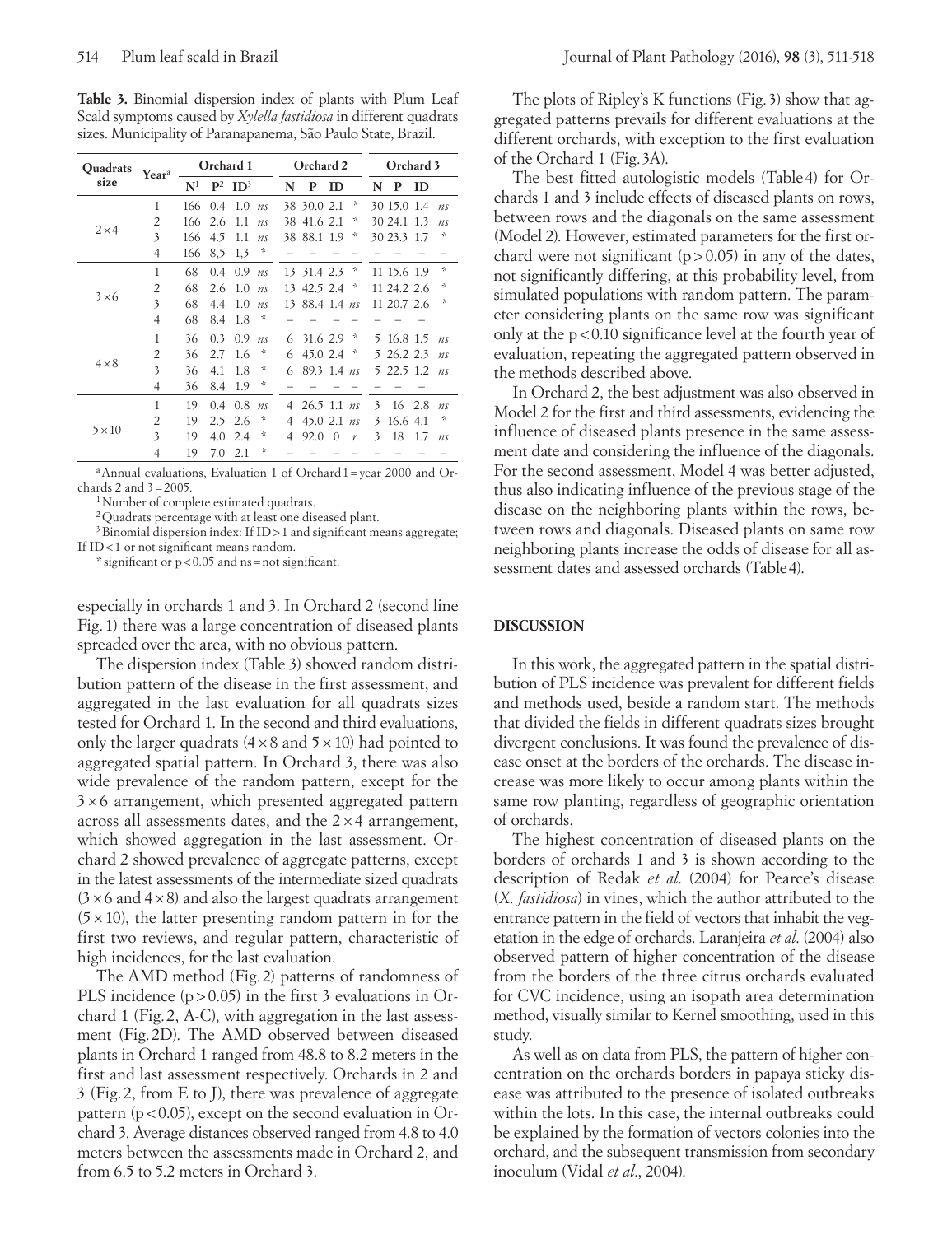

Fig. 2. Frequency of Average Minimum Distances between healthy plants and its neighbors with Plum Leaf Scald symptoms in Orchard 1. A = 2000; B = 2001; C = 2002, D = 2003, Orchard 2. E = 2005; F = 2006; G = 2007, Orchard 3. H = 2005; I = 2006;  $J = 2007$ . The probability (p) indicates whether there is a statistical difference between the studied population and a simulated population with random pattern. Municipality of Paranapanema, São Paulo State, Brazil.



**Fig. 3.** Ripley's K Function fitted to Plum Leaf Scald incidence data in Orchard 1. The dashed line indicates the function's confidence envelope, and values within this range indicate randomness. Orchard 1. A=2000; B=2001; C=2002; D=2003, Orchard 2.  $E=2005$ ; F=2006; G=2007, Orchard 3. H=2005; I=2006; J=2007. Decimal numbers on the left of the graphics indicate disease incidence at each evaluation. Axis y unit is percentage (%). Municipality of Paranapanema, São Paulo State, Brazil.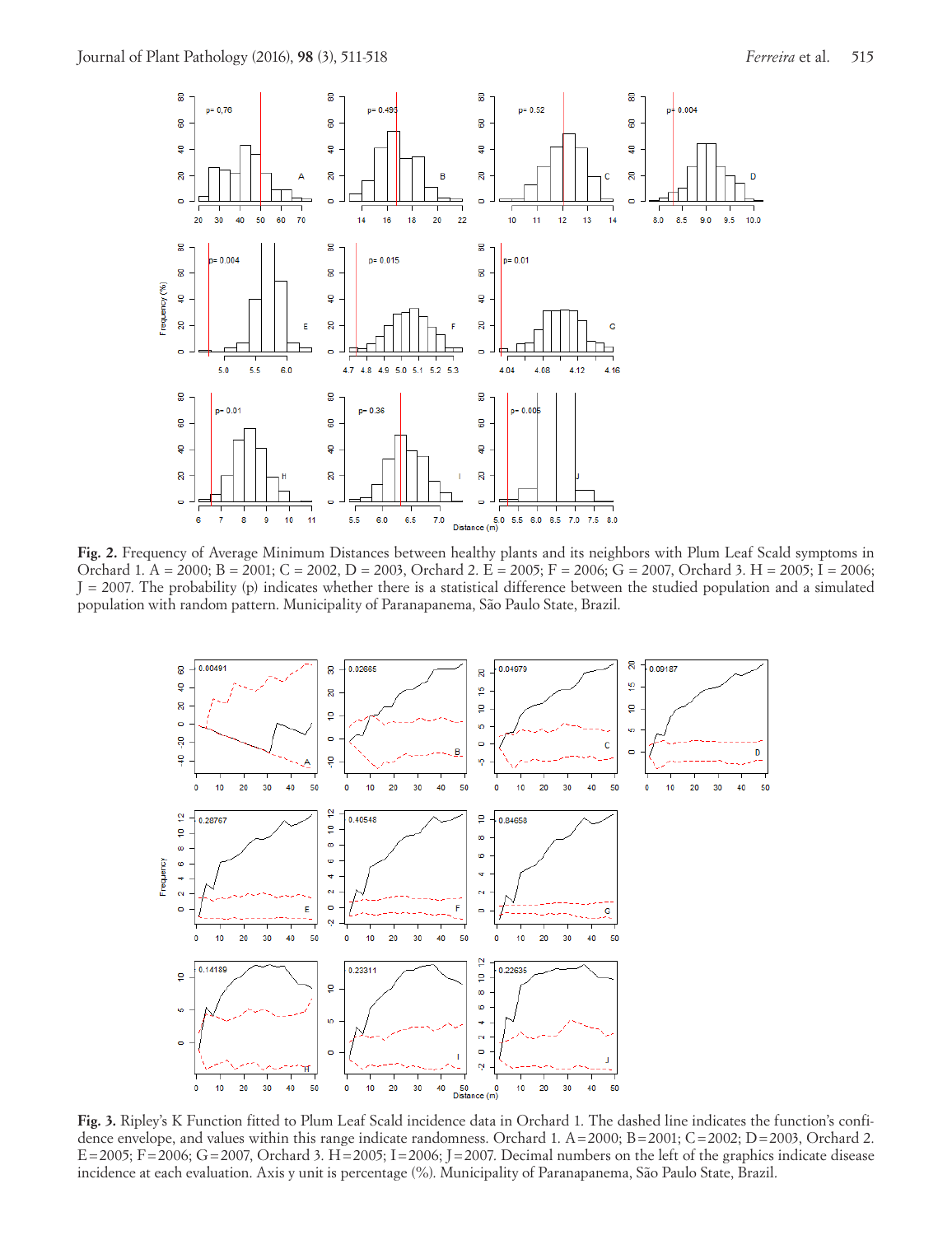**Table 4.** Parameters estimated by fitting the data of Plum Leaf Scald incidence to the autologistic model under four parameterizations. Three commercial orchards located in the city of Paranapanema, São Paulo State, Brazil.

| Orchard                 |                         | Year <sup>1</sup> Model <sup>2</sup> | Rows                              | <b>Between</b><br>trees |                      | Diag. $A^3$              |    | Diag. B <sup>4</sup> | AIC <sup>5</sup> |        |
|-------------------------|-------------------------|--------------------------------------|-----------------------------------|-------------------------|----------------------|--------------------------|----|----------------------|------------------|--------|
| $\mathbf{1}$            | $\mathbf{1}$            | M1                                   | ns <sup>6</sup><br>$\overline{0}$ | $\theta$                | ns                   |                          |    |                      |                  | 71.12  |
|                         | $\mathbf{1}$            | M <sub>2</sub>                       | $\mathbf{0}$<br>ns                | $\mathbf{0}$            | ns                   | 0                        | ns | $\mathbf{0}$         | ns               | 63.62  |
|                         | $\overline{c}$          | M1                                   | $-1.14$ ns                        | 0.43                    | ns                   |                          |    |                      |                  | 301.87 |
|                         | $\overline{c}$          | M <sub>2</sub>                       | $-1.12$ ns                        | 0.47                    | ns                   | 0.33                     | ns | 0.69                 | ns               | 296.80 |
|                         | $\overline{c}$          | M <sub>3</sub>                       | $\mathbf{0}$<br>ns                | $\mathbf{0}$            | **                   |                          |    |                      |                  | 303.02 |
|                         | $\overline{c}$          | M <sub>4</sub>                       | $\mathbf{0}$<br>ns                | $\overline{0}$          | **                   | $\Omega$                 | ** | $\Omega$             | $**$             | 297.45 |
|                         | $\overline{\mathbf{3}}$ | M1                                   | 0.74<br>ns                        | 0.47                    | ns                   |                          |    |                      |                  | 440.27 |
|                         | $\overline{\mathbf{3}}$ | M <sub>2</sub>                       | 0.79<br>ns                        | 0.25                    | ns                   | $-0.71$                  | ns | 0.19                 | ns               | 427.88 |
|                         | $\overline{\mathbf{3}}$ | M3                                   | 0.80<br>ns                        | 0.19                    | ns                   |                          | ns |                      | ns               | 448.82 |
|                         | $\overline{\mathbf{3}}$ | M <sub>4</sub>                       | 0.80<br>ns                        | 0.19                    | ns                   | 0.15                     | ns | 0.20                 | ns               | 444.75 |
|                         | $\overline{4}$          | M1                                   | 0.84                              | 0.12                    | ns                   | $\overline{\phantom{0}}$ |    |                      |                  | 717.64 |
|                         | $\overline{4}$          | M <sub>2</sub>                       | 0.83                              | 0.07                    | ns                   | 0.04                     | ns | 0.17                 | ns               | 703.49 |
|                         | $\overline{4}$          | M <sub>3</sub>                       | 0.68                              | 0.01                    | ns                   |                          |    |                      |                  | 721.21 |
|                         | $\overline{4}$          | M <sub>4</sub>                       | 0.63<br>ns                        | 0.17                    | ns                   | 0.18                     | ns | 0.36                 | ns               | 705.33 |
| $\overline{2}$          | $\mathbf{1}$            | M1                                   | 1.20<br>**                        | 0.36                    | ns                   |                          |    |                      |                  | 314.14 |
|                         | $\mathbf{1}$            | M <sub>2</sub>                       | 1.35<br>**                        | 0.25                    | ns                   | 0.25                     | ns | 0.01                 | ns               | 295.02 |
|                         | $\overline{c}$          | M1                                   | 0.83<br>**                        | 0.23                    | ns                   |                          |    |                      |                  | 365.22 |
|                         | $\overline{c}$          | M <sub>2</sub>                       | **<br>0.83                        | 0.22                    | ns                   | $-0.17$ ns               |    | 0.083                | ns               | 347.67 |
|                         | $\overline{c}$          | M <sub>3</sub>                       | 1.26<br>**                        | 0.16                    | ns                   |                          |    |                      |                  | 348.68 |
|                         | $\overline{c}$          | M4                                   | **<br>1.27                        | 0.01                    | ns                   | 0.20                     | ns | 0.21                 | ns               | 330.24 |
|                         | $\overline{\mathbf{3}}$ | M1                                   | **<br>1.89                        | 0.98                    | *                    |                          |    |                      |                  | 162.87 |
|                         | $\mathfrak{Z}$          | M <sub>2</sub>                       | **<br>2.09                        | 1.54                    | **                   | $-0.73$                  |    | 0.02                 | ns               | 144.50 |
|                         | $\mathfrak{Z}$          | M <sub>3</sub>                       | **<br>0.89                        | 0.38                    | *                    |                          |    |                      |                  | 195.85 |
|                         | $\overline{\mathbf{3}}$ | M <sub>4</sub>                       | **<br>0.80                        | 0.23                    | $\ddot{\phantom{0}}$ | 0.16                     | ns | 0.11                 | ns               | 189.24 |
| $\overline{\mathbf{3}}$ | $\mathbf{1}$            | M1                                   | 1.42<br>ns                        | 0.17                    | ns                   |                          |    |                      |                  | 133.72 |
|                         | $\mathbf{1}$            | M <sub>2</sub>                       | 1.48                              | 0.38                    | ns                   | 0.08                     | ns | $-0.92$              | ns               | 127.64 |
|                         | $\overline{c}$          | M1                                   | ×<br>1.23                         | 0.27                    | ns                   |                          |    | $\equiv$             |                  | 161.39 |
|                         | $\overline{c}$          | M <sub>2</sub>                       | **<br>1.49                        | 0.59                    | ns                   | 0.16                     | ns | $-0.86$              | ns               | 146.81 |
|                         | $\overline{c}$          | M <sub>3</sub>                       | ×,<br>1.42                        | 0.69                    | ns                   |                          |    |                      |                  | 163.88 |
|                         | $\overline{c}$          | M <sub>4</sub>                       | ×,<br>1.44                        | 0.96                    | *                    | 0.17                     | ns | 0.59                 | ns               | 158.04 |
|                         | $\overline{\mathbf{3}}$ | M1                                   | *<br>1.47                         | 0.69                    | ns                   |                          |    |                      |                  | 146.74 |
|                         | $\overline{\mathbf{3}}$ | M <sub>2</sub>                       | ×,<br>1.56                        | 0.80                    | ns                   | 0.44                     | ns | $-0.41$              | ns               | 137.27 |
|                         | $\overline{\mathbf{3}}$ | M3                                   | **<br>1.12                        | 0.83                    | ×,                   |                          |    |                      |                  | 150.58 |
|                         | $\overline{\mathbf{3}}$ | M <sub>4</sub>                       | **<br>1.36                        | 1.13                    | *                    | 0.03                     | ns | $-0.76$              | ns               | 138.96 |

<sup>1</sup> Annual evaluations, being evaluation 1 of Orchard 1 = year 2000 and Orchards 2 and 3=year 2005.

2Parametrizations of autologistic model were: M1=Current Time: row and row spacing; M2=Current Time: row, row spacing and diagonal; M3=Former time: row and row spacing; M4=Former time: row, row spacing and diagonal.

3Diagonal towards (1,1).

4Diagonal towards (−1,1).

5Akaike's Information Criterion, the lower the value the better fit.

6Significance of the coefficients estimated by the Monte Carlo method: "\*\*"  $p < 1\%$ ; "\*"  $p > 1$  and  $< 5\%$ , "."  $p > 5$  and  $< 10\%$ ; "ns" = not significant.

The presence of isolated foci can also be explained by the action of more than one spread agent, for example, the use of infected seedlings in the implementation of the orchard (Cati, 2009; Janse and Obradovic, 2010), being this aggravated by the endemic nature of the disease in the study region, in different cultures and alternative hosts (Muller, 2013).

In Orchard 2 it was not observed this pattern of concentration on the border due to the high incidence of disease since the beginning of the assessments, with a maximum of 80% and dispersion index equal to the regular distribution pattern of incidence in the last evaluation date.

The aggregation patterns in higher incidences and randomness in the lower ones were confirmed by the different methods used in this study (dispersion index, AMD and Ripleys's K function). The dispersion index indicates whether in a given evaluation the diseased plants were aggregated or not, however, the quadrats sizes may interfere with the biological interpretation of the test results (Laranjeira *et al*., 2004).

Therefore, as for HLB in citrus, the random beginning of the epidemic can be assigned to the initial contribution by vectors. Thus, in low incidences, the distribution pattern of the disease would be random, due to dependence on the erratic arrival of the vector to the study area. Later, with the increased incidence, the pattern would become aggregated because diseased plants serve as the source of inoculum (secondary) to other plants in the study area and the presence of the vector within the orchard (Gottwald *et al*., 2007).

The graphics of the Ripley's K function didn't detect aggregation pattern of the disease in distances less than 10 meters in all evaluations. This weakness in the detection of the aggregation by this method in smaller rays agrees with Spósito *et al*. (2007), who commented that this method does not consider spacing between plants, but a fixed radius, and so has better applicability to large areas of study or at greater distances within the cultivated areas. The same authors remarked that the method of AMD is very useful for determining the aggregation patterns, considering the area as it is and not dividing the area arbitrarily.

The autologistic parameterization model that uses the same evaluation date as a covariate (Models 1 and 2) are those that have better descriptive capacity of epidemics. The models containing parameterization using the previous evaluation (Models 3 and 4), however, give the model a predictive power (Franciscon *et al*., 2008). The incidence detection by serological method was more efficient than the visual observation of symptoms according to Nunes *et al*. (2001). The best fit of the models with parameterization considering the same evaluation date (Models 1 and 2) in this work, showed that the comparison between different years bumped into the possibility of any plants being infected but asymptomatic.

The results of the autologistic model adjustments are in accordance with the descriptive comments, with the orchards 1 and 2 distribution of diseased plants increasing in both directions over time (within the rows and between rows), but with prevalence of developments in the y-axis, i.e., between plants of the same row planting. The increase in the number of symptomatic plants with CVC in two orchards in São Paulo in the row direction, by the Foci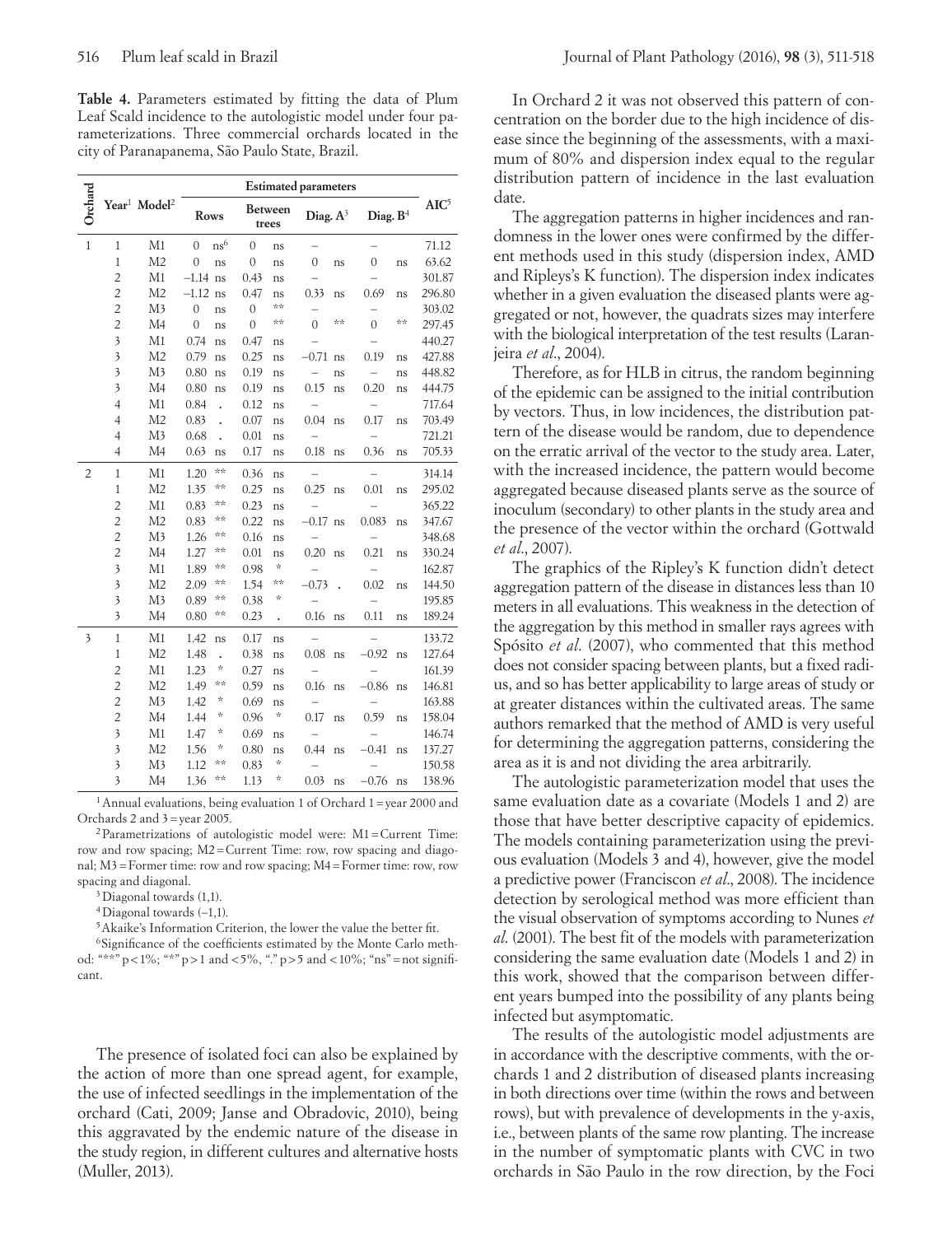Form Index method, was observed by Nunes *et al*. (2001) in agreement which the PLS data of this work.

The pattern of increased likelihood of disease in the same row disagrees with Gottwald *et al*. (1993) conclusion, which highlighted the largest increase in the Citrus Variegated Chlorosis towards northeast to southeast, so diagonally in the studied Orchard. Because of this diagonal effect, the authors cited above completely ruled out any mechanical transmission effect by cultural practices in that pathosystem.

By ordinary runs method, Laranjeira *et al*. (2004) found the spatial pattern of disease increase in citrus plants in the Northeast, Central and South of the São Paulo State. In the Northeast and State Center, prevalence of aggregated pattern was observed in the planting row up to 40% and 70% of incidence in the regions, respectively. In the southern region of São Paulo, there was no difference between increases of disease within the row or between rows. In spite of the above results, Laranjeira *et al*. (2004) concluded that considering the observed in the three regions, it cannot be said that *X. fastidiosa* has a predominant spread within or between rows, discarding the influence of man and mechanical means for the bacteria's dissemination. Furthermore, the authors reasoned that for other pathosystems involving this pathogen, there was no information on the use of this type of analysis or even influence of cultural practices, such as pruning, in the spread of the bacteria. Using pruning shears, Krell *et al*. (2007) had a low efficiency (4.7%) in the *X. fastidiosa* inoculation test in vine plants (*Vitis vinifera*), but showing that this modality is possible.

The mechanical transmission ability should be better studied, particularly in the case of PLS, due to the higher intensity of pruning on this culture when compared to citrus or grapevine, and also because either on different orientations of the orchards, trees of the same rows were the preferential direction of increase of the disease in this study.

The findings of this study may help the producers to develop strategies of the disease management, focusing on the most efficient methods to control vectors on the edges of the orchards, as soil applied insecticides and regular aerial sprays of insecticides on all plants before the onset of symptoms. After that, with the pathogen entrance, measures could be made on plants on the same rows of diseased ones, as pruning, eradication and replant, and local control of vectors with application of insecticides.

## **REFERENCES**

ALICEWEB - Sistema de Análise das Informações de Comércio Exterior via Internet – Secretaria de Comércio Exterior, Ministério do Desenvolvimento, Indústria e Comércio Exterior 2014. Available at: http://aliceweb.desenvolvimento. gov.br.

- Alvarenga A.A., Abrahao E., Carvalho V.L., Silva R.A., Fraguas J.C., Cunha R.L., Santa Cecilia L.V.C., Silva V.J., 2007. Pêssego, nectarina e ameixa (*Prunus* spp.). In: Trazilbo J.P. Jr., Madelaine V. (eds). 101 Culturas - Manual de Tecnologias Agrícolas, pp. 611-624. EPAMIG, Belo Horizonte, Brasil.
- Bailey T.C., Gatrell A.C., 1995. Interactive spatial data analysis. Longman, Essex, United Kingdom.
- Bassanezi R.B., Busato L.A., Bergamin Filho A., Amorim L., Gottwald T.R., 2005. Preliminary spatial pattern analysis of Huanglongbing in São Paulo, Brazil. In: Hilf M.E., Duran-Vila N., Rocha-Peña M.A. (eds). *Proceeding 16th Conference of the International Organization of Citrus Virologists*, pp. 341-355. University of California, Riverside, USA.
- Coordenadoria de Assistência Técnica Integral do Estado de São Paulo – CATI, 2009. A CATI no combate à escaldadura das folhas na ameixeira. Available at: http://www.infobibos. com/Artigos/2009\_4/ameixa/index.htm.
- Dalbó M.A.S., Feldberg N.P., 2009. Novas cultivares de ameixeiras, Características e Polinização. In: *Proceedings of 11th Encontro Nacional sobre Fruteiras de Clima Temperado, Fraiburgo* 2009: 23-27.
- Ducroquet J-P.H.J., Andrade E.R., Hickel E.R., 2001. A escaldadura das folhas da ameixeira em Santa Catarina. Epagri, Florianópolis, Brasil.
- Eidam T., Pavanello A.P., AYUB R., 2012. Ameixeira no Brasil. *Revista Brasileira de Fruticultura* **34**: 1-2.
- EFSA PLH Panel (EFSA Panel on Plant Health), 2015. Scientific Opinion on the risks to plant health posed by *Xylella fastidiosa* in the EU territory, with the identification and evaluation of risk reduction options. *EFSA Journal* 2015, **13**: 3989.
- Franciscon L., Ribeiro Junior P.J., Krainski E.T., Bassanezi R.B., Czermainski A.B.C., 2008. Modelo autologístico espaço-temporal com aplicação à análise de padrões espaciais da leprose-dos-citros. *Pesquisa Agropecuária Brasileira* **43**: 1677-1682.
- Gilligan C.A., 1982. Statistical analysis of the spatial pattern of *Botrytis fabae* on *Vicia faba*: a methodological study. *Transactions of the British Mycology Society* **79**: 193-200.
- Gottwald T.R., Gidtti F.B., Santos J.M., Carvalho A.C., 1993. Preliminary spatial and temporal analysis of citrus variegated chlorosis in Brazil. In: *Proceedings of the 12th Conference of International Organization of Citrus Virologists*, *Riverside* 1993: 327-335.
- Gottwald T.R., Da Graça J.V., Bassanezi R.B., 2007. *Citrus Huanglongbing*: the pathogen and its impact. *Plant Health Progress*. Available at doi: 10.1094/PHP-2007-0906-01-RV.
- Gumpertz M.L., Graham J.M., Ristaino J.B., 1997. Autologistic model of spatial pattern of *Phytophthora* epidemic in bell pepper: effects of soil variables on disease presence. *Journal of Agricultural, Biological, and Environmental Statistics* **2**: 131-156.
- Hartung J.S., Bereta J., Brlansky R.H., Spisso J., Lee R.F., 1994. *Citrus variegated chlorosis bacterium*. Axenic culture, pahtogenicity, and serological relanstionships with other strains of *Xylella fastidiosa*. *Phytopathology* **84**: 591-597.
- Janse J.D., Obradovic A., 2010. *Xylella fastidiosa*: its biology, diagnosis, control and risks. *Journal of Plant Pathology* **92**: S1.35-S1.48.
- Kaiser M., Pazdernik K., Hoeksema A., Nutter F., 2014. Modeling the spread of plant disease using a sequence of binary random fields with absorbing states. *Spatial Statistics* **9**: 38-50.